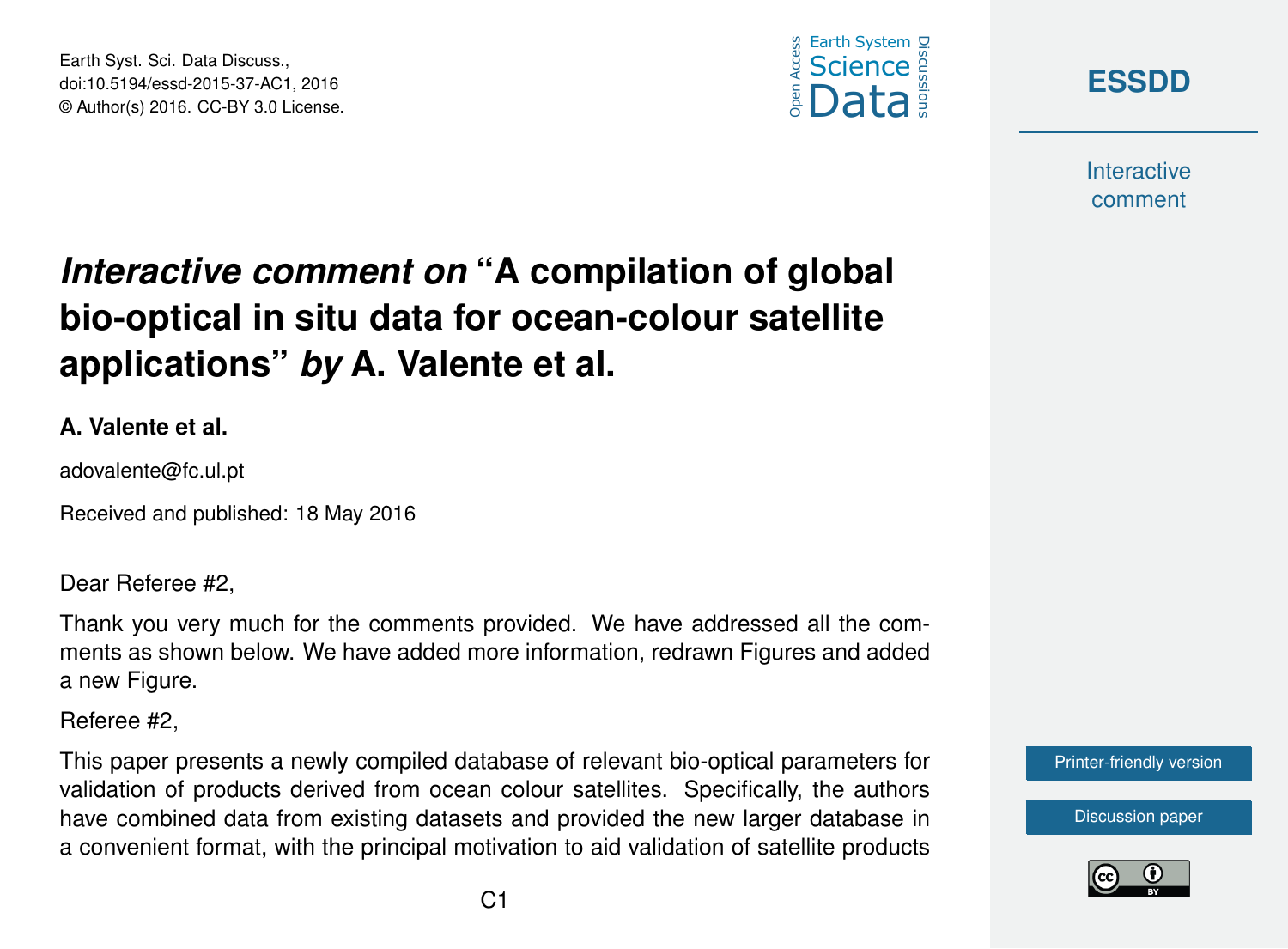within the OC-CCI program. However, the database will prove useful to the much wider remote-sensing and bio-optical oceanography community as well. The manuscript provides a clear description of the data along with an overview of data distribution and variability. The necessary quality control, removal of duplicates, re-organising of data etc. is well informed and well articulated. The database is easy to download and contains relevant meta-data. Overall, I support publication of the manuscript and database following minor changes. I have provided general and technical comments below, which I believe would help improve the manuscript prior to publication.

#### General Comments

Comment: It seems an odd choice to include chla concentrations derived from an in situ fluorometer from the NOMAD database but not for the other datasets. Though I can see that the choice is justified for consistency with previous satellite validations, including these data is unappealing for other potential users. It would be highly desirable to identify these data so that a user can easily choose to omit them. For example, add "chla\_insitu" parameter in addition to "chla\_hplc" and "chla\_fluor", or assign some kind of quality flag. If this is not possible then please include some indication of which data these are (i.e. are they from particular regions, date ranges?) and what (if any) calibrations, quenching corrections, etc. were done to create these data values.

Response: While addressing this comment, we found that all chlorophyll-a observations derived from in situ fluorometry in the NOMAD dataset were before 1997, thus they were excluded from the present compilation during the pre-processing stage (this work only includes data between 1997 and 2012). Thus the compiled chlorophyll-a data from NOMAD data is all from in-vitro fluorometry or HPLC, and consistent with protocols chosen in this work. Given this, we have now deleted from the NOMAD section (Page 11, Line 3-4) the following text: "and a small number of "chla\_fluor" were from in situ fluorometry (Werdell and Bailey, 2005)".

Comment: It would add significant value to the manuscript to plot (and quote the coeffi-

## **[ESSDD](http://www.earth-syst-sci-data-discuss.net/)**

**Interactive** comment

[Printer-friendly version](http://www.earth-syst-sci-data-discuss.net/essd-2015-37/essd-2015-37-AC1-print.pdf)

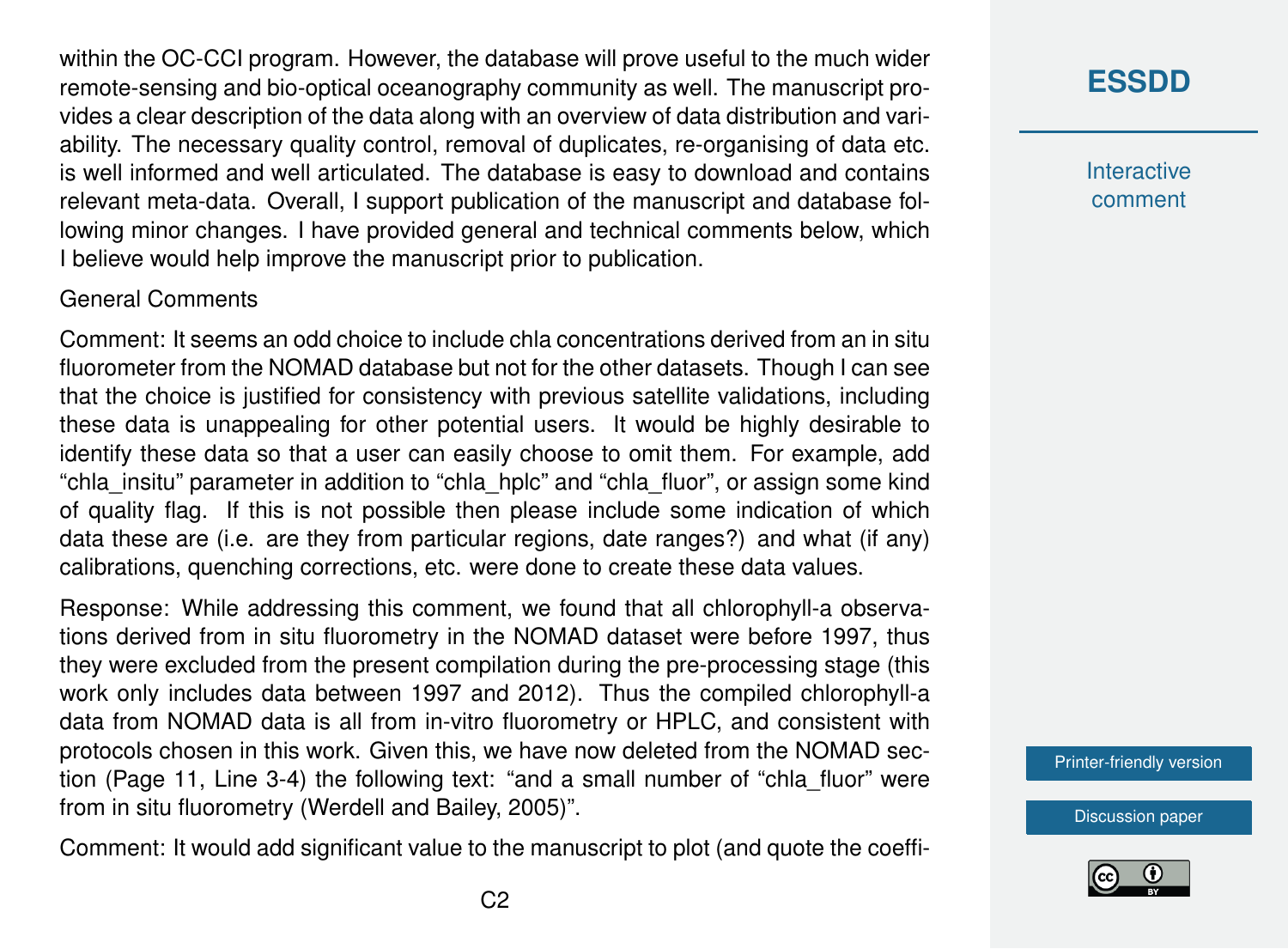cients for) the new relationships for the dataset presented in Fig 10 and 15, with a brief summary of how the new data compilation compliments or improves on the existing relationships shown in the figures.

Response: We understand the point of this comment, but we think it is out of the scope of the present manuscript. The Figures 10 and 15 are used to show that the compiled data (with concurrent bio-optical variables) do not deviate significantly from published bio-optical relationships. For example, please note that the points shown in Figure 10 and 15 are not the points that should be used to make the relationships shown for reference. For example, Figure 10 shows stations that have any blue-green ratio (e.g. 443/555 or 490/560) to maximize visualization for quality checking, but for calculation of an algorithm similar to NASA OC4 and NASA OC4E we would need to restrict the stations to those that have simultaneous spectral data at 443, 490, 510 and 555 nm (for OC4) and 443, 490, 510 and 560 nm (for OC4E). Similarly, Figures 15c and 15d do not show exactly the points that should be used for calculation of a similar relation to NASA KD2S and Tiwari algorithms, respectively; these Figures show points with a 5 nm search window to maximize visualization; but for algorithm calculation, we would use a search window of 2 nm, which would decrease the number of points. Secondly, please note that the NASA's OC4, OCE and KD2S algorithms, and the Tiwari algorithm are built upon the NOMAD dataset. With the present data compilation, and following similar algorithm methodologies, the contribution of NOMAD would be 96 %, 75 %, 95 % and 100 % for OC4, OCE, KD2S and Tiwari algorithms, respectively. Therefore, perhaps only OC4E algorithm could be complemented with data from this work. In regard to the Bricaud et al. (2004) algorithm shown in Figure 15a, a preliminary step for a comparison would be to first distinguish the data points in common (for which we provide metadata), but again this could be done in another work.

Comment: The paper provides a good overview of spatial coverage of data. Please add brief information on the temporal coverage (i.e. note any seasonal biases in certain areas or data types).

## **[ESSDD](http://www.earth-syst-sci-data-discuss.net/)**

**Interactive** comment

[Printer-friendly version](http://www.earth-syst-sci-data-discuss.net/essd-2015-37/essd-2015-37-AC1-print.pdf)

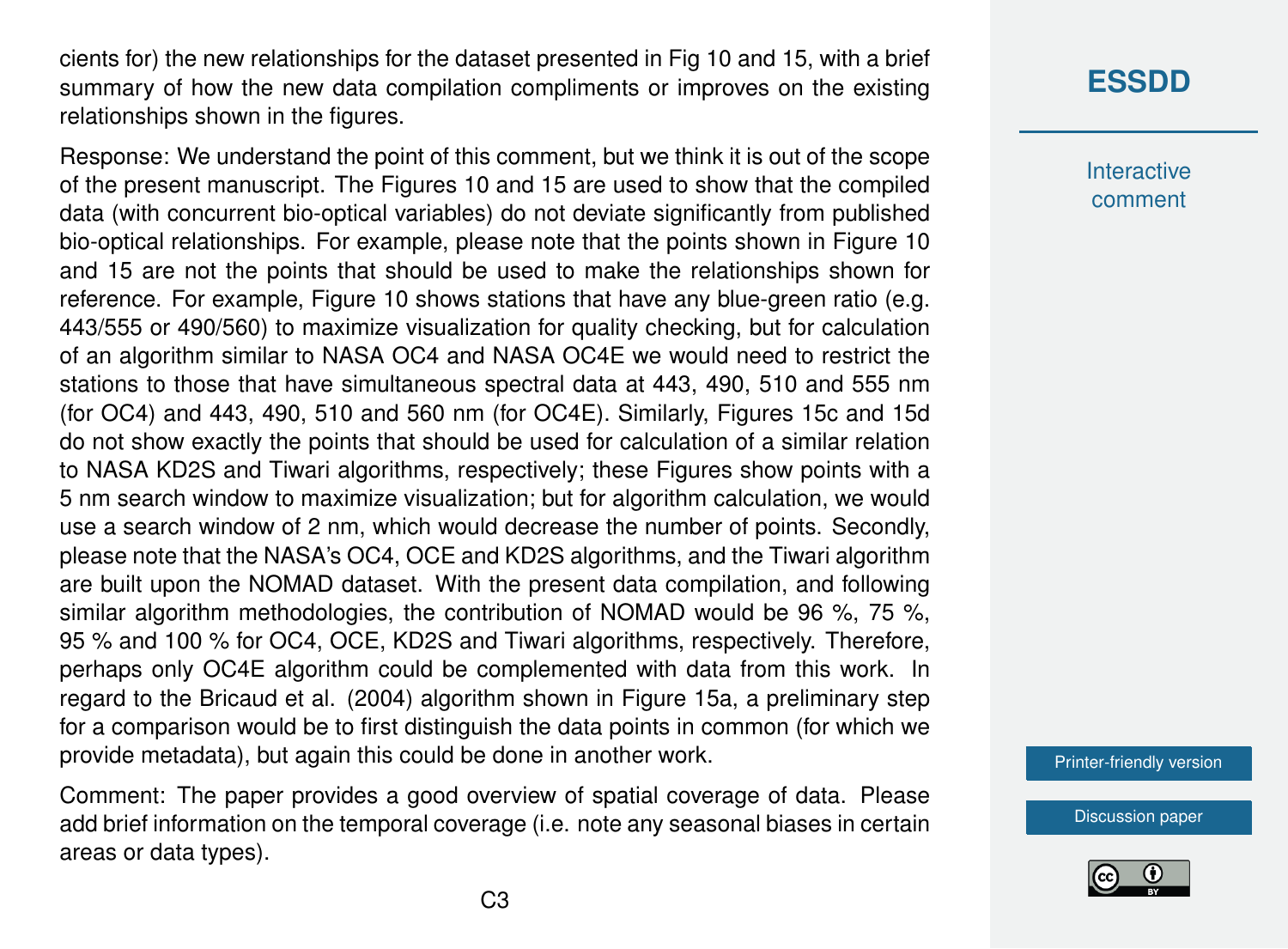Response: Information about the temporal coverage of all compiled variables was added with a new figure (now Figure 3, with all other Figures renamed). Throughout discussion, as each variable is discussed, the new Figure 3 is referred to discuss temporal coverage of the variable in question.

Comment: It would be preferable, if possible, to include all available wavelengths of observational data (e.g. phytoplankton light absorption, backscatter), rather than providing a subset of waveband averages. Doing so would add value for wider user community, while not diminishing from using the data for satellite validation (details on averaging into satellite wavebands could be provided in the manuscript).

Response: We agree. In fact, all original wavelengths were included in the present work. The main table (where all wavelengths are available) is the one discussed in the manuscript. Additionally, and only for help with data manipulation, two other tables (derived from the main table) are provided. In these two additional tables, only spectral data within 2nm (or 6nm) of each satellite band is provided. For these two tables, we also note that we have not performed any satellite waveband-average, but chose the closest spectral observation to a given centre-wavelength satellite-band.

#### Technical Comments

Comment: Check all acronyms are defined on first use and that the acronyms are used thereafter. Especially check Es (Page 8, Line 19), HPLC, and CDOM are defined on first use.

Response: Es was already defined in Page 4 Line 15. HPLC was now first defined at Page 4 line 30. CDOM was now first defined at Page 5 Line 15.

Comment: Page 3 Line 26. Change "results" to "data".

Response: The word "results" was changed to "data"

Comment: Page 4 Line 28: ". . .biomass and is the most widely-used satellite oceancolour product." Please back up with a reference.

### **[ESSDD](http://www.earth-syst-sci-data-discuss.net/)**

**Interactive** comment

[Printer-friendly version](http://www.earth-syst-sci-data-discuss.net/essd-2015-37/essd-2015-37-AC1-print.pdf)

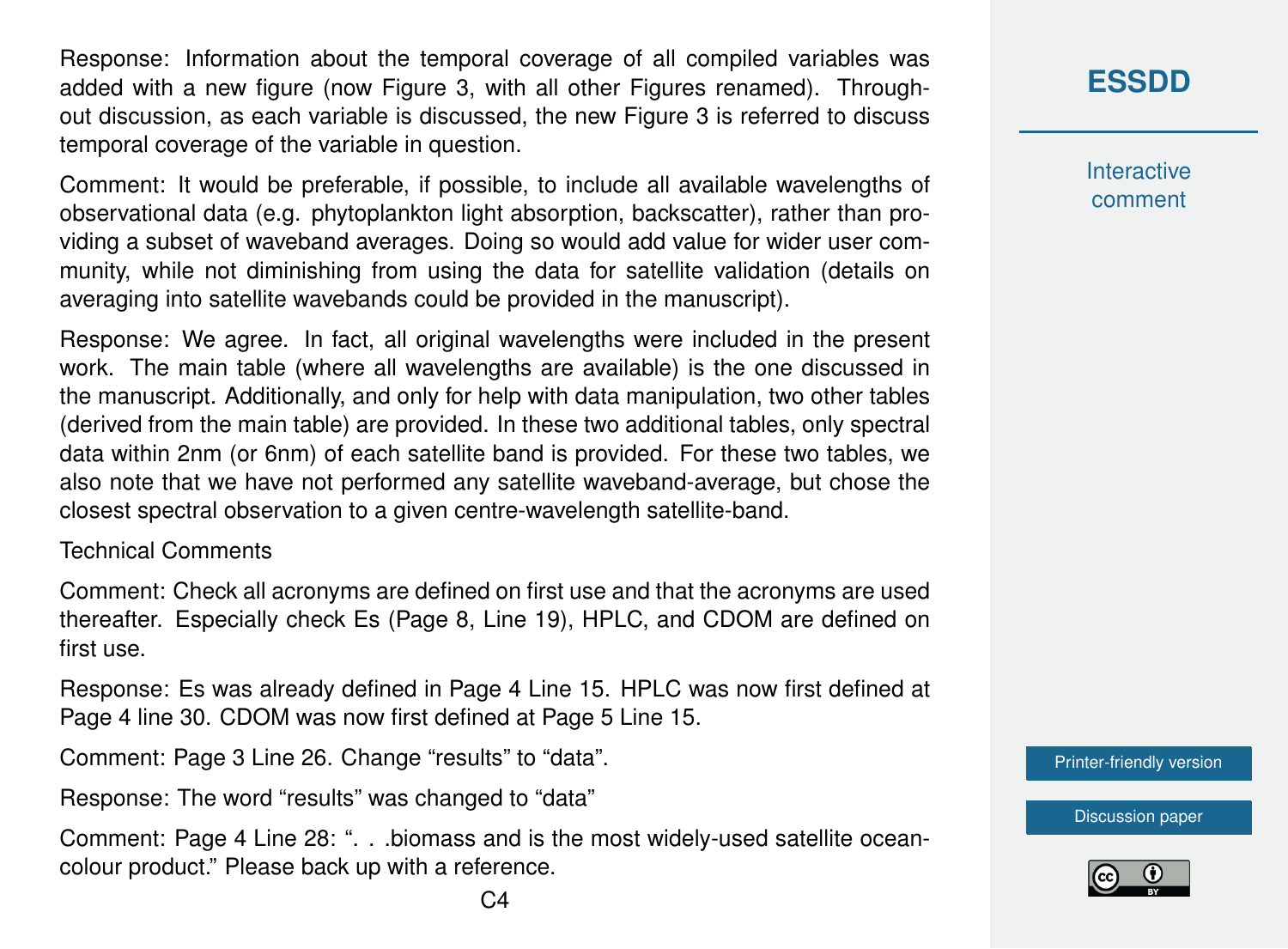Response: The phrase was edited to "...and one of the most widely-used satellite products",and the following reference was added: IOCCG (2008). Why Ocean Colour? The Societal Benefits of Ocean-Colour Technology. Platt, T., Hoepffner, N., Stuart, V. and Brown, C. (eds.), Reports of the International Ocean-Colour Coordinating Group, No. 7, IOCCG, Dartmouth, Canada.

Comment: Page 4 Line 30 Change ". . .methods, but for abbreviation it is referred from hereafter as "chl\_fluor" to "". . .methods, referred to hereafter as "chl\_fluor".

Response: The phrase ". . .methods, but for abbreviation it is referred from hereafter as "chl\_fluor" was changed to ". . .methods, referred to hereafter as "chl\_fluor".

Comment: Page 13 Line 3: Please provide a reference for the expected relationship between chla\_hplc and chl\_fluor (e.g. Trees et al. 1985 Marine Chemistry 17:1-12).

Response: The suggested reference was added: "Trees, C. C., Kennicutt II, M. C., Brooks, J. M. 1985. Errors associated with the standard fluorimetric determination of chlorophylls and phaeopigments. Marine Chemistry, 17: 1-12."

Comment: Page 15 Line 8-18. Details of the wavelengths for spectral data could be better placed in separate section or moved to where this issue is first discussed (following Page 12 Line 12).

Response: A separate section was created (APENDIX B: Data table) to where the referred text was transferred. Note that this text only deals with the table format and accompanying files. The following phrase was added at the start of the text: "The compiled data are available at http://doi.pangaea.de/10.1594/PANGAEA.854832."

Comment: All figures and tables. It makes more sense to use the same text format for datasets as in main text and tables (i.e. not all lower case capital letters), since they are mainly acronyms.

Response: Figures (2, 4, 8, 11 and 14), Table 3 and text were edited so that the same text format for datasets is used across the manuscript.

**[ESSDD](http://www.earth-syst-sci-data-discuss.net/)**

**Interactive** comment

[Printer-friendly version](http://www.earth-syst-sci-data-discuss.net/essd-2015-37/essd-2015-37-AC1-print.pdf)